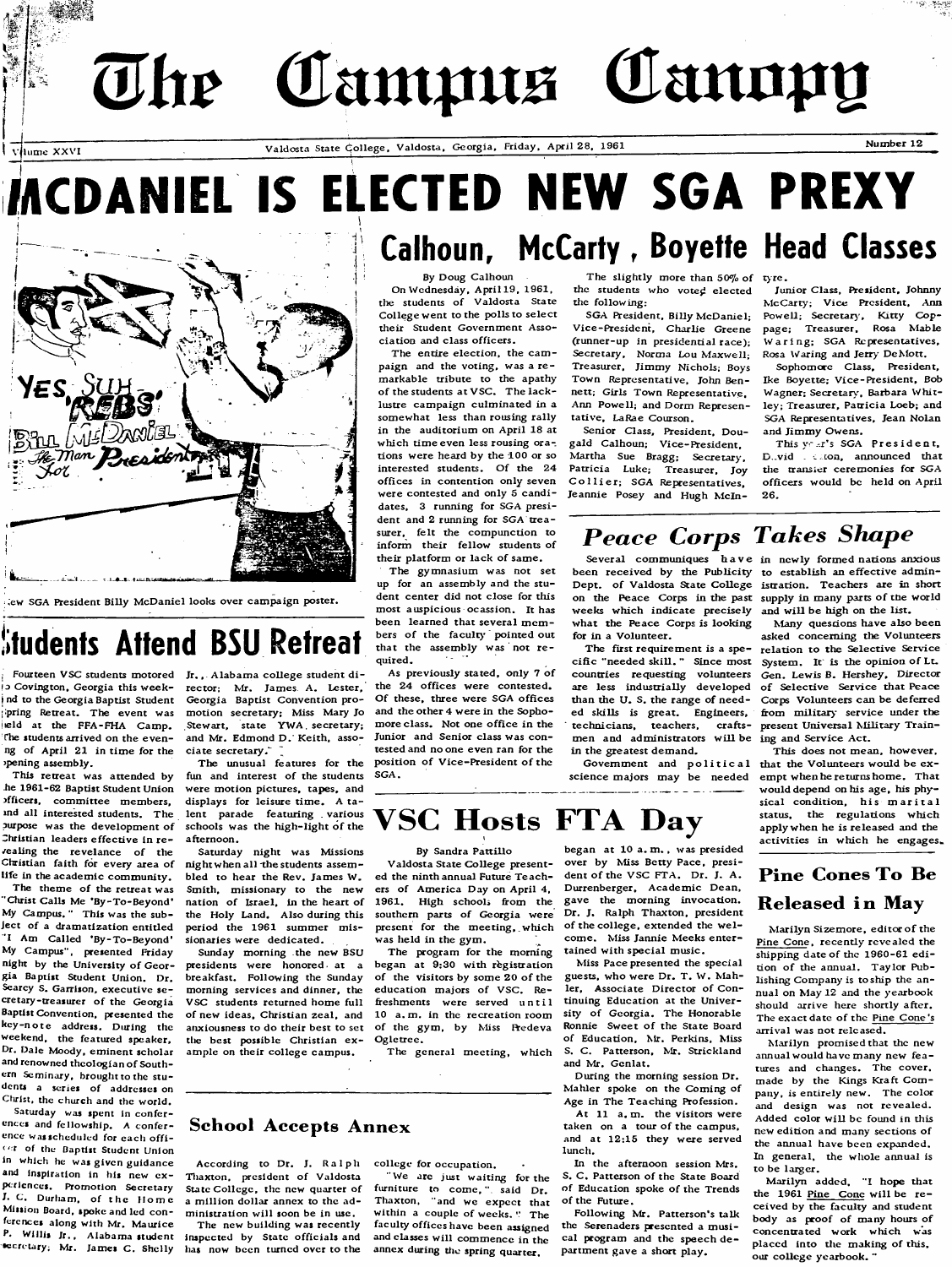

I stumbled home on schedule. 3 p.m., threw my books on the hall table and gaily meandered into the kitchen. While I prepared my daily ration of Coke on ice, cookies, potato chips, etc.. I worried. Boy, was I going to have a test the next day!

I was still in this nostalgic state as I plopped down in front of the TV to sob over "**Prom** These Roots". During the commercial I worried again.

As a matter of fact, I was still worrying as I turned off the TV at 11 p.m. and popped a No-Doz into my mouth. "Now to the old grind" I thought. And so I remained until 2 p.m., a time when all good students should be dreaming.

But I didn't hit the hay right away. Instead I sat there making New Year's Resolutions in the middle of April about how I would never again, never ever again, put off my studying until the last **m inute .**

Why had I done it? Why? Down with TV. Down with the sunhine. Down with swimming pools. Down with all of the temptations of the world that **cause one to forget studying and w ork !**

for the troubles of the world. Maybe if I hadn't been sitting a**round Cuba w ou ldn 't be in such a** mess. Maybe I would be floating **around the m oon in a spece ship. Maybe Russia would be sending** congratulations to us.

**I sighed one last forlorn sigh** and hopped into bed to join the **dream land c lan .**

And then morning came and I fought my way back to the battle field armed with my books, my paper, and one trusty piece of bubble gum. I struggled through **my test, and through another class and another.**

Then I sauntered homeward, right on schedule, plopped my books on the table, raided the refrigerator, turned on the TV set, and worried during the com**m erica l. Poor Cuba .**



id *June gift* giving: gradvatiens engagements, weddings. Connie Stevens shows the U.S. Sevings Stamp book, with gaily colored cover and either **Past Office, \$2.80 or \$5.00** 





**By Lila McClenny** 

**Then I began blaming myself symptoms of this fever is the de-**Along with the appearance of fluffy, white clouds, the budding of pecan trees, and the buzzing of mosquitoes comes a certain zing in the air, commonly known **as spring fever. On these w arm ,** balmy days, one of the main **sire to bask in the sun. There is** no more pleasant feeling than that one of lounging by the side of a swimming pool, gazing lazily up into the clear blue sky.

Here, under the warm sun, the mind is in a world of its own: the drone of the cars rumbling by and the twitter of birds from above **arc sounds &om the outside w orld .** They only serve to enhance the private dream melody. The clear, rippling water has an invi**ting aura for any person hardy** enough to brave the not-quitesummertime temperature.

A great thrill accompanies that first cold plunge, shattering the surface of the water. As the shock from this plunge begins to wear off, the skin feels tingly and refreshed all over. Swimming along in the cool, fresh water brings **an invigorating zest to the senses** and a desire to swim for hours under the warm sunshine. And it is not necessary to swim alone; sl*xieks* of laughter, snatches of a current melody, and sharp, sound**ing splashes riqg out as more and** more people come to particip in the popular pastime.

**ars 20 (25° Siamps within. At your and seem slightly distorted. This** An cntircly different type of **atmospiicre is present underneath** the surface, however, for here, **ther^ is another dream worid to be found. In the quiet biue** depths of the water is a peacefulness from which every outside sound is excluded. In this dream world cares all melt away, time loses its meaning, and nothing **matters except t!ie de light found** in exploring these strange sur**roundings. im ages are blurred** phantasmic dream world provides

**a sharp contrast as one meets once m ore the sunshine and gay enthusiasm above .**

As the afternoon sun bears heavily down upon the water, tiny ripples sparkle like diamonds, but **soon, as the sun fades into the** West, rose colored highlights be**g in to p lay on the w ater's surface.** The pool becomes peaceful and quiet--at rest, with a quietness lasting only until the sunrise of another day.



Ruff: Keep your eyes on the road, Reddy! Sately rules still<br>hold though we're retiring to o life of eose. **CScreen Gems, H-B Enterprisos** Reddy: Sure thing, Ruff. It's the safety in our "Es" that helped us retire in style. U. S. Sovings Bonds pave the way<br>for a smooth ride the rest of our lives.

# **The Campus Canopy**

**E d ito r .........................................................................................L am ar Pearson E d ito r ia l E d i t o r ......................................................................Em ily Leonard Associated Editor .**................................Hugh McIntyre **Associate Editor (News)....................Doug Calhoun** Associate Editor (Society) . . . . . . . . . . . . . . . Sandra Massey Sandra Pattillo **Sperts Editors .......................... ....................................... G in ger Anderson Betty DeVane Sarah Greene L ^ ^ a s . . ................................................................................ G^ySmUh R e p o r t e r s ........................................................................................ Ann Pow e i! Koz Sprayberry Em ily Leonard Beth McRee, Gale Thomas Ruth Welch.** Sharon Boatwright and Barbara Walker **C U c u ia U o n . . . . ................................. \* \* \***

**. .................................................... K e sM y k ^m p Facu lty A d v i s o r .................................................................. H aroid G u liiv cr Supporters**

**MEMBER OF A SSOCIATED COLLEGIATE PRESS** Published by students of Valdosta State College, Valdosta, Georgia. Bi-monthly except June. July. August and Sept.

#### **Nocturne at Council**

solate places that a man could **By Lamar Pearson** One of the loncliest, most dc**ever hope to be stranded at is** Council, Ga., This is a small town a few miles south of Fargo. The resident population is about **thirty. The prim ary industries are** farming, turpentine, and an occasional load of pulpwood.

On April 13, a member of Tau **Kappa Epsilon ffaternity had the** unique privilege to visit this hamlet. The Teke was ushered to an awaiting car in front of the **House in the Woods and whisked** rapidly away to destination unknown; that is unknown to him.

The entourage stopped at a local gas station for a spot of gas. and the traveler knew that he was in for a long ride. The car stopped again and on went the blindfold. After several turns **the guest was confused as to where** he was going, and it wouldn't have improved conditions if he **had known.**

**A fter a long, long ride and se**  veral turns the car stopped and "Joe Traveler" was gently pulled out and magnanimously handed a dollar bill. The car sped off and the awe of darkness and all of its **profoundness descended on the** stranded Teke.

The Teke was full of courage. and he ambled down the road whistling the Rambling Song. Sud-<br>denly be saw a rather large pussy as far as my dollar will carry me". denly he saw a rather large pussy as far as my out of him said "Joe". cat cross the road in front of him. **In fact, the puss turned out to be** a young bob-cat on observation from a respectable distance.

Once Mr. Bob had been carefully circumnavigated the Teke ran as fast as he could. There is **an o ld proverb that says a man**

**can run as fast as nc nas to, ;** "Joe" proved this saying to **true. The Teke was wearing bi** gans, but this additional well was no hindrance in his spee **flight towards the paved road d he hoped was ahead .**

Finally "Joe" saw the blink lights of a railroad crossing a **he breathed easier. He knoch on a farmhouse door for inform;** tion. "Young man", said the fa mer. "Valdosta is fifty-eig **m iles north. " He went on to ad** "traffic is sort of scarce on t road, but there is a bus at 12:00 The time was then 9:00.

**"Joe" thanked the good m and stepped out on Route 94** begin the long trek home. Abo three minutes later headligh appeared over a hill, and "Jo<sub>i</sub> **began to prepare to flag the v(** hicle to a halt. It appeared **b e a truck, and Joe was happ)** for truckers like to have con pany, that is most of them do.

**On closer observation the ap paratus turned out to be a bus, but "Joe" d idn 't care for he had** dollar and wanted to get to Far **go .**

"How much does it cost to ge to Fargo", said "Joe". On ar **riv ing at Fargo, the driver sai** he was going on to Valdosta. and "Joe" said, "how much" "One dollar and thirty-four cents

**A lady seated next to him said,** "Young man, what were you doing **stranded back there?"**

**" I was carried here by fratemit]** pledges ma'm", said "Joe". The **good lady then said, "Young** man, I would hate to know that my son was walking on the road in this area and I'm going to pay **your fare to Valdosta. "**

"The Lord will bless you ma'm", said "Joe".

At 10:25 "Joe" got off the bus and walked to VSC to get his car. At 11:30 he was between two sheets, tired but glad to be **home and hoping to never see** Council again.

Thus ended "Joe" Teke's so**journ at Council.**

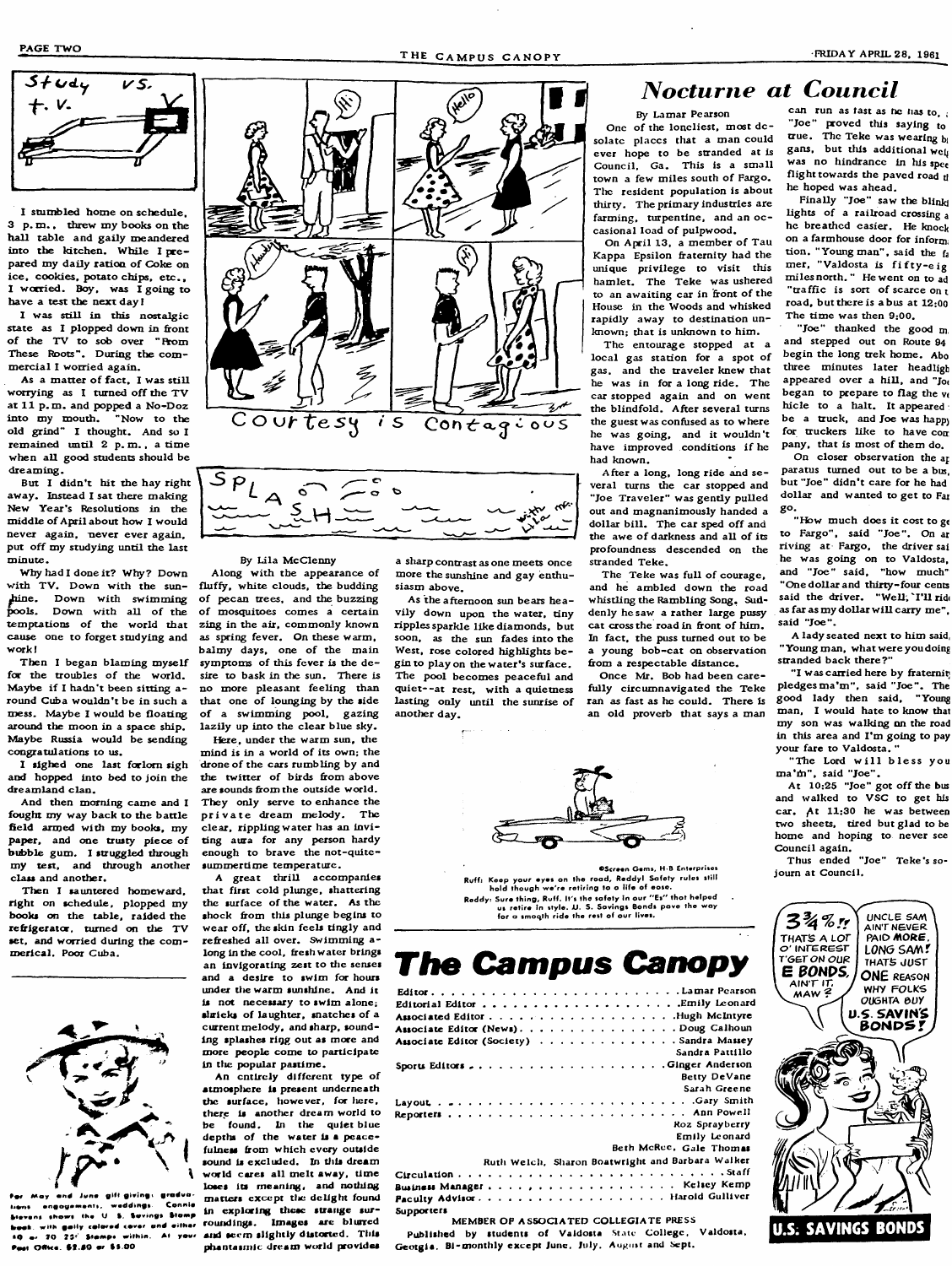

#### **g**  $GCIETY$ **By Sandra Pattillo**

### The Latest Word

**By Sandra Pattillo**

**^ar! March winds, Ap ril show**  s. and very cool weather. How*reriall* of this has not kept the **udaits from going to the beach** going to be a sun tan.

**Tie Kappa D e lta Sorority held on the 15th.** party for Sandra Massey, the **president on March 15, at te home of Beverly Greene.** \*okis and "goodies" were the re**estnents.**

1le sisters of Kappa Delta led;ed Mildred Worly on April 3**.**

A pha Xi Delta Sorority also **:ce ved two p ledges into their Itr Royal and Janis Dixon.** 

Te sisters of Alpha Delta Pi njezed a spend-the-night party **pr** . 14 at the lake side cabin **Alpha Xi's Hold** f he Henry Tarts. (As I hear veal of their girls got thrown **Rose Reception** 1 i.e lake for wearing fraturnity **Linu going steady and general** rid **ip le s .)**

**illuming 17** the sisters helped 1c liecting for the Cancer Fund. **a April 19 Susan Shepard b e - 3 c a p ledge o f A lpha D e lta L ixo rity and on A p r il 20 in it ia**  of was held for Alice McDoug-**Let and Lizzie Helms.** 

*<u>\$xing</u>* has come as far as the **oy** are concerned. Engagement **n s and transplanted fraternity** is are to be seen on some of the **ud:. Nora Lee Brown and E lain ilen are the lucky possessors of 19 rings and "Snook ie" Rigdon LaRae Courson are proud po s - :aors** of the pins. The best of ICC and good wishes to you all **0^ your chosen ones!**

**I social was held at Saddle**  $A$ **pril 21, by the brothers of Lana Phi Epsilon and the sisters f** Jpha Delta Pi.

**Sping has really come this silon held initiation on April 14 Td ittingin the sun to beg in what ated as an associate m em ber . A** The brothers of Tau Kappa Epand 15. Jimmy McKinney, Nelson Giles, Ike Boyette, Robert **Rish and Mickey Wilson were** initiated. Ted Clarke was initidance was held after initiation

> The Tekes have pledged four new men. They are Lee Going. David Clyatt, Dan Deal and Hugh **Broom .**

de on April 13. They were was honored as Man of the Year. **The Tekes held their annual Red Carnation Ball last Saturday** in the Womans Building. Miss **Judy Butler was presented as the Teke Sweetheart for 1961 -62 . Former President Bernie Brown**

Newly installed Pat Herrington. Alpha Xi Delta President. headed the receiving line at the annual Alpha Xi Delta Rose Re**ception held recently in the Ro**tunda of Ashley Hall.

The serving table featured an arrangement of pink Kilarney roses, the flower of Alpha Xi Delta. Punch and a sweet course **w ere served.**

The sisters and pledges acted as hostesses and wish to thank the **facu lty m em bers and other sorority peesidents for their cooperation .**

The Rose Reception is a tradition of the Alpha Xi Delta Sorority which shows their appreciation to the faculty of VSC.

Alpha Xi Delta also wishes to announce the pledging of Janice Dixon and Kitty Royal.

**APRIL 16 - 22 W AS NA TIONAL LIBRARY WEEK DID YOU VISIT YOUR LIBRARY?** 

#### **H.M.S. Pinafore To Be Presented**

**{ H .M . S. PINAFORE , a com ic opera in two acts by Gilbert and** Sullivan, will be presented by the **VSC Music Department May 3 and 4.**

The opera, directed by Mr. Webster Teague, Mr. Lavan Ro**binson, and Miss Louise Sawyer,** promises to be very entertaining.

**Josephine, the capta in 's daugh**  ter, is sought in marriage by the **haughty Sir Joseph Porter who can** offer her wealth and social position: however, Josephine is in love with a common sailor, Ralph **Rackstraw.** This basic plot forms the age-old love triangle and involves much humor.

Principal characters of H. M. S. **PINAFORE are: Steve V aughn , Sir** Joseph Porter: Phillip Barr, Captain Corcoran: Jim Varner, Ralph **Rackstraw; Suzanne Brown, Jose**phine; Barbara Walker, Hebe; Jane Meeks, Mrs. Cripps; John **M cC arty , B ill Bobstay; Bucky Bow les, Bob Becket. The prin**  cipals are ably supported by a cast of other talented VSC students. Mr. Teague and Sharon Boatwright will play the two-piano **accom p ian im en t.**  $\sim 100$ 

Assisting with dance steps will be done by Gale Thomas.

 $\begin{array}{ll}\n\text{A} & \text{WET} & \text{BULT} \\
\text{A} & \text{BRAW} & \text{IN} & \text{THS} & \text{ONE}\n\end{array}$ ALREADY HE WANTS<br>TO BE PUT ON THE<br>U.S. SAVINGS BOND<br><sub>\</sub>PAYROLL PLAN!)



FTA DAY-APRIL 4, 1961 - Above, left to right, Betty Pace, Bainbridge; Sue Wright, Atlanta; Leslie Brown, Griffin; T. W. **Mahler, associate director of Continuing Eduration at the University** of Georgia; Patricia Luke, Valdosta; Jea <sup>r</sup>if, Douglas, Betty b Haymons, Moultrie; and Lawana Carter, Alma,

## **Thomasville Plans Rose Festival April 28**

Thomasville's annual celebration of "Rose Time in the South" will be held on Friday, April 28, sponsored jointly by the Thomasville Garden Clubs, Inc., and the **Thomasville-Thomas County Chamber of Commerce.** 

Eighteen high school bands from **G eotg ia and Florida and 25 floats a lready have entered - and there** will be more to come, according to the Festival Chairman, Dr. William B. King. Dr. King is assist**ed by Joseph Parker and Parade**

Marshal Charles McKinnon Jr. Also featured in the parade will be "Miss Dixie of 1961", who is Norma Ann Buchanan of Elk Park, N. C., and "Miss Thomas County" who will reign over the Festival **as the "Rose Queen . "**

Riding at the head of the procession will be Peter Zack Geer. He will be mounted on horseback and dressed in Confederate uniform with the Civil War Centenial theme -- "A Century of Beauty Under Two Flags."

#### **OKEFENOKEE SWAMP PARK-**LAND OF THE TREMBLING EARTH

Murky waters mirror the giant cypresses and marsh flora. A quiet**ness prevails in this cavernous swamp, except for the occasional scream of a frightened waterfow!.**

**Okefenokee Swamp Park, acclaimed as the most unique and beautiful natural wonderland of America, embraces 700 square miles of inarshcs, dark lakes and forested islands. Penetrating deeply into Georgia's southland areas, this prehistoric jungle is a sanctuary for animal and plant life, many of which are extinct except in this region.**





**MISS APRIL - Suzanne Brown Production** 

**lOBARBERS Castle Park** 

**Barber Shop** 

**WE S P E C IA L IZ E IN FLAT TOPS**

We specialize in Home Cooked "REGULAR DINNERS"

**BYNUM'S DINER 2033 North Ashley Street Highway 41 North Valdosta, Georgia Owned and Operated by** Mrs. Virgil Bynum